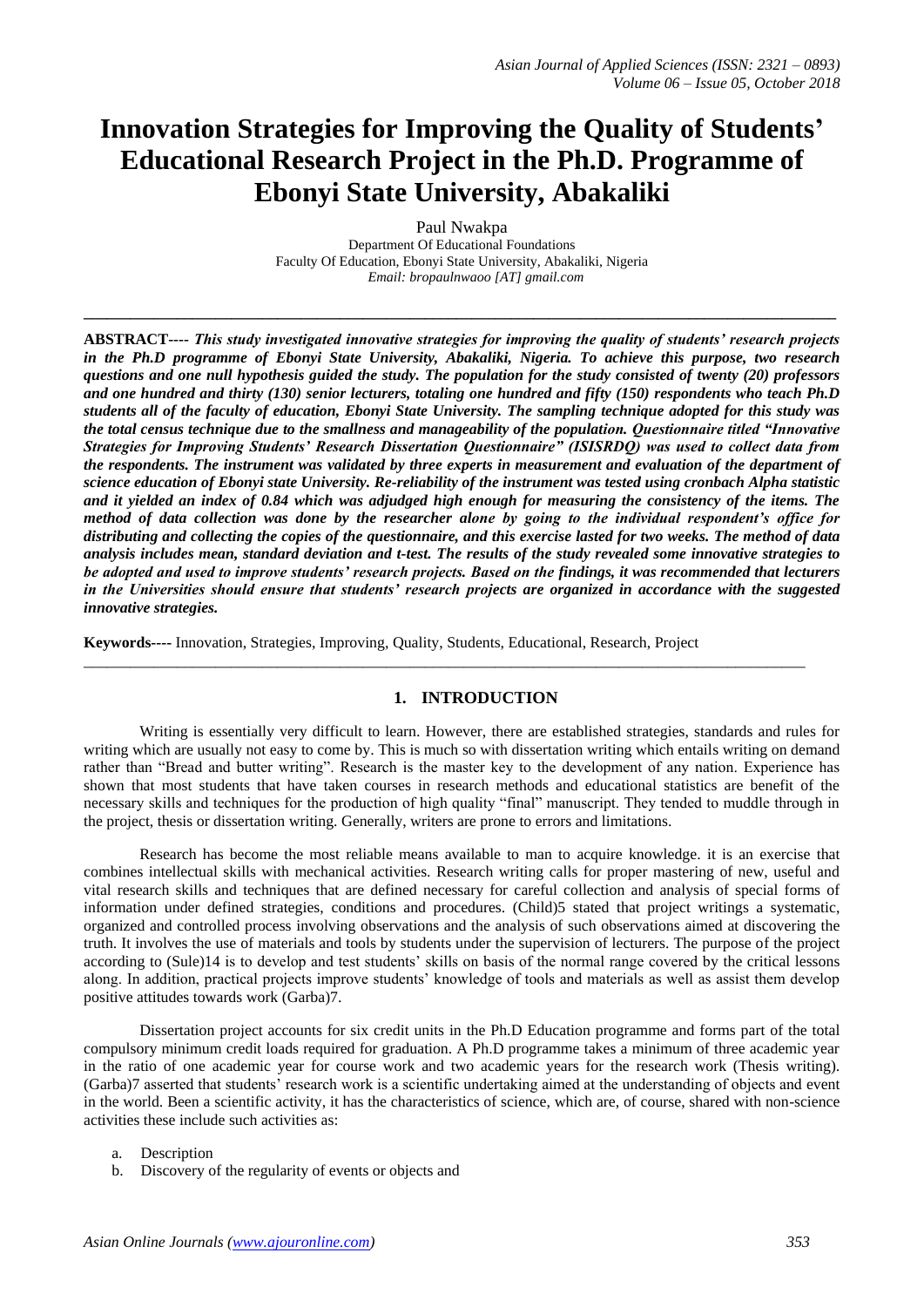c. The generation of theories and laws.

Therefore, for the achievement of educational objectives, the student should be trained in the general technical skills and attitudes. (Audu)2 stated that internal supervision in the context of practical research projects is to provide useful hints, counsel and advice for the neophytes who are interested in delving into the unknown mysteries of writing well. He expressed concern for precision, accuracy, rightness of tones, modesty, effectiveness in communication, and highlighting pertinent mechanical aids, what is false, what amounts to evasion and fraud. Therefore, the concept of students practical project supervision can be seen as a process or an activity by which an individual or group of individuals offer guidance services by means of advising, overseeing, controlling, stimulating, evaluating and improving students work to achieve the objectives of the programme. Supervisors of students' research dissertation have two responsibilities to perform in the areas of guidance and evaluation. The guidance aspect has to do with helping students to make maximum use of their talents in carrying out practical projects. (Ipaye)10 stated that guidance is an organized effort aimed at assisting the individual student to develop his capability to the highest level. The guidance aspect in the supervision projects is an orderly approach aimed at assisting students towards the determination of their talents. Supervisors' evaluation role concerns obtaining evidence about the progress of students in the Ph.D. programme through a systematic procedure. These include keeping records of students' performance; using appropriate techniques obtain evidence and analyzing the data acquired for the purpose of decision making. Unfortunately, available research studies revealed that the ways students are supervised do not assist them acquire relevant skills in planning, developing and constructing functional practical project. (Audu and Bukar)2 noted that the strategies employed by lecturers in supervising students practical projects give room for the student not to concentrate and produce quality and functional projects. There is also the problem associated with procedures employed by the lecturers in evaluating projects. The use of improper evaluation methods, not being conversant with the project topic and evaluation procedures as well as tight schedule of supervisors are some of the obstacles to the production of quality project (Ikeoji)9. It is against this background, therefore, that the problem of this study could be asked in the question: what are the innovative strategies for improving the quality of students' educational research projects in the Ph.D programme at Ebonyi state university, Abakaliki?

## **2. PURPOSE OF THE STUDY**

The major purpose of this study was to determine the innovative strategies for improving the quality of students' educational research projects in Ph.D programme of Ebonyi State University, Abakaliki.

Specifically, the study:

- 1. Determined the innovative guidance strategies for improving the students' research projects in the Ph.D educational programme.
- 2. Ascertained the innovative evaluation strategies for improving students' research projects in the Ph.D educational programme.

#### **3. RESEARCH QUESTIONS**

The following two research questions were formulated and guided the study:

- 1. What are the innovative guidance strategies for improving students' research projects in the Ph.D educational programme?
- 2. What are the innovative evaluative strategies for improving students' research projects in the Ph.D educational programme?

#### **4. HYPOTHESIS**

**Ho1:** There is no significant difference in the mean responses of senior lecturers and professors on the innovative strategies for improving students' research projects in the Ph.D educational programme.

#### **5. METHODOLOGY**

The study adopted descriptive research design which involved collecting data in order to test hypothesis and answer research questions raised in the study. The population for the study comprised of one hundred and twenty (120) lecturers from the rank of senior lecturers and professors in the faculty of education. Since the population of the study was small, the census survey involving the 120 respondents was used to avoid sampling errors and control maturation. The study sought information from the six departmental lecturers who teach Ph.D students.

A structured questionnaire titled, "Innovative Strategies for Improving Students' Research Dissertation Questionnaire" (ISISRDQ). The face-validity of the instrument was determined at the construction stage by given it to three experts in measurement and evaluation in the Department of Science Education, Faculty of Education, Abia State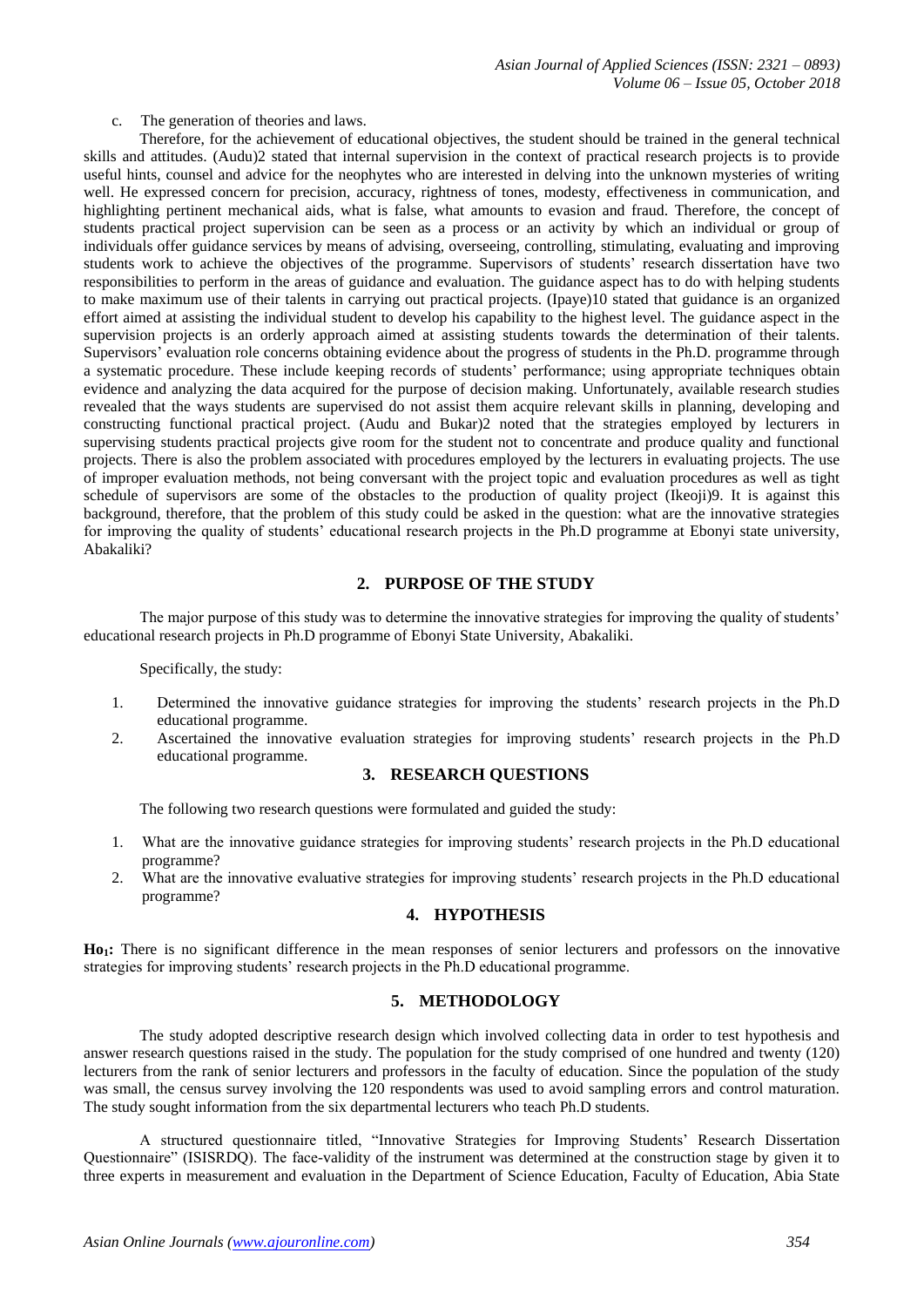*Asian Journal of Applied Sciences (ISSN: 2321 – 0893) Volume 06 – Issue 05, October 2018*

University, Uturu, Abia State. The experts scrutinized the research questions and questionnaire items carefully and necessary observations that led to some correction and the final draft of the questionnaire. The reliability of the instrument was tested using Cronbach Alpha statistics and it yielded an index of 0.84. Out of 120 copies of questionnaire filled by the respondents, 120 were collected and used. Mean, standard deviation and t-test were employed for data analysis. Mean and standard deviation were used in answering the research questions, while t-test statistic was employed for testing the hypotheses at 0.05 level of significance.

| 6. | <b>RESULTS</b> |
|----|----------------|
|    |                |

| S/N             | GUIDANCE STRATEGIES FOR IMPROVING<br><b>RESEARCH PROJECTS</b>                                                                                                    | <b>SENIOR</b><br><b>LECTURE</b><br>R<br>$SN = 105$<br><b>X1</b> | <b>PROFESSORS</b><br>$N = 15$<br>$\bar{\mathbf{X}}$ 2 | $\boldsymbol{\mathrm{X}}$ | SD   | <b>DECISION</b> |
|-----------------|------------------------------------------------------------------------------------------------------------------------------------------------------------------|-----------------------------------------------------------------|-------------------------------------------------------|---------------------------|------|-----------------|
| $\mathbf{1}$    | Guard students to employ the approved style<br>recommended by the supervisors, the department or<br>the institution.                                             | 4.47                                                            | 4.30                                                  | 4.40                      | 0.54 | Agree           |
| $\overline{c}$  | Guard students to place accurate citations and<br>referencing                                                                                                    | 4.31                                                            | 4.02                                                  | 3.93                      | 0.80 | Agree           |
| 3               | Guard students to identify statements that are not<br>supported by concrete evidence.                                                                            | $\overline{4.08}$                                               | 3.89                                                  | 4.31                      | 0.76 | Agree           |
| 4               | Ensure that students select right tools and materials<br>for the project.                                                                                        | 4.14                                                            | 4.22                                                  | 4.29                      | 0.80 |                 |
| 5               | Guard the researcher to avoid all elements that may<br>cause distractions such as weak and clumsy language,<br>poor grammar and being constructive in criticize. | 4.48                                                            | 4.40                                                  | 4.42                      | 0.87 | Agree           |
| 6               | Guard students to avoid very lengthy sentences and<br>biases (sexual, ethical religious etc)                                                                     | 4.17                                                            | 3.99                                                  | $\overline{4.01}$         | 0.82 | Agree           |
| $\overline{7}$  | Ensure the language is lucid, lively and to inform the<br>reader.                                                                                                | 4.38                                                            | 4.46                                                  | 4.47                      | 0.08 | Agree           |
| 8               | Guard students to avoid the use of technical jargons,<br>unnecessary generalizations.                                                                            | 4.18                                                            | 4.30                                                  | 4.23                      | 0.92 | Agree           |
| 9               | Helping students to search from various sources to get<br>relevant information.                                                                                  | 3.09                                                            | 3.37                                                  | 3.43                      | 0.69 | Disagree        |
| 10              | Interact with students to discover their talents and<br>capabilities                                                                                             | 4.08                                                            | 3.78                                                  | 4.40                      | 0.81 | Agree           |
| 11              | Help students to avoid profuse quotations, pompous<br>and pedantic presentation, and use of colloquial style.                                                    | 4.32                                                            | 4.78                                                  | 4.55                      | 0.55 | Agree           |
| 12              | Guard students to use the active rather than the<br>passive voice                                                                                                | 3.07                                                            | 3.35                                                  | 3.42                      | 0.69 | Agree           |
| 13              | Guard students to select tenses or nouns carefully.                                                                                                              | 4.61                                                            | 4.75                                                  | 0.77                      | 0.73 |                 |
| $\overline{14}$ | Ensure that students obey the rule of 'concord'<br>agreement of subject and verb                                                                                 | 4.08                                                            | 3.88                                                  | 3.96                      | 0.68 | Agree           |
| 15              | Guard students to know that research plans or<br>proposals are usually written in the present tense but<br>research report are always written in the past tense. | $\overline{4.10}$                                               | 3.85                                                  | 4.24                      | 0.94 | Agree           |
| 16              | Counseling students to make adequate project plans so<br>as to prevent waste of time and resources                                                               | 4.19                                                            | 4.39                                                  | 3.88                      | 0.68 | Agree           |
| 17              | Guard<br>against<br>incorrect<br>careless<br>grammar,<br>construction of sentences and introducing ambiguous<br>sentences                                        | 4.60                                                            | 4.54                                                  | 4.54                      | 0.76 | Agree           |

X1= Mean for senior lectures,

- 
- $\overline{X}2 =$  Mean for professors
- $\overline{X}$ = Grand mean
- SD= Standard Deviation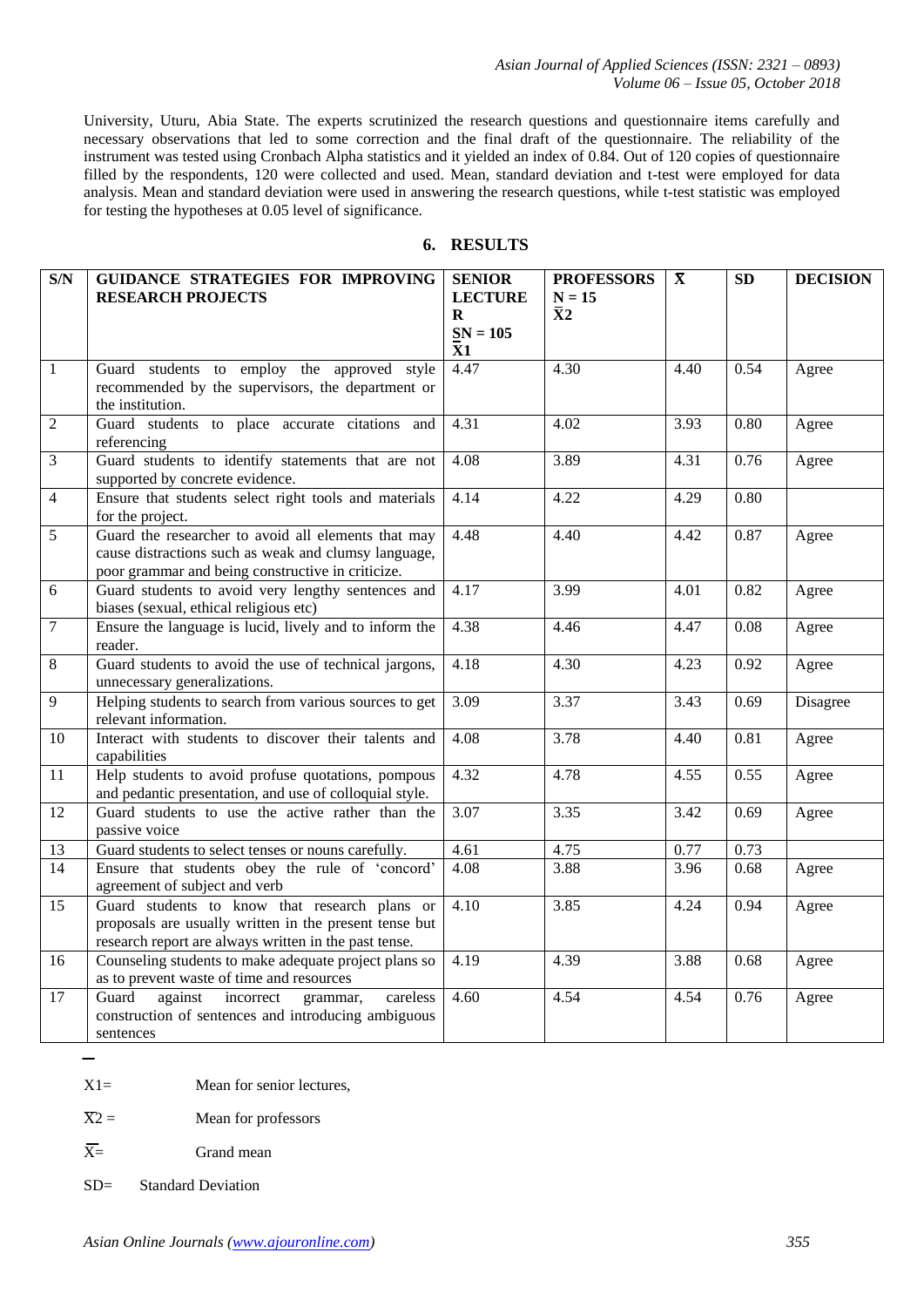Table 1 reveals that all items except item 9 have the cut off point 3.45. Respondents therefore agree that these items with the mean above the cut-off point are guidance strategies for improving supervision of student's research projects in the Ph.D (Education) programme, Ebonyi State University, Abakaliki. Item 7, 11 and 17 have the highest mean scores of 4.47, and 4.54 respectively.

| S/N | <b>GUIDANCE</b><br><b>FOR</b><br><b>STRATEGIES</b><br><b>IMPROVING RESEARCH PROJECTS</b>               | <b>SENIOR</b><br><b>LECTURE</b><br>$\bf{R}$<br>$SN = 105$<br>X1 | <b>PROFESSORS</b><br>$N = 15$<br>X2 | $\mathbf{X}$ | SD   | <b>REMAR</b><br>$\mathbf K$ |
|-----|--------------------------------------------------------------------------------------------------------|-----------------------------------------------------------------|-------------------------------------|--------------|------|-----------------------------|
| 18. | Suggest research topics for students to pick                                                           | 3.00                                                            | 3.28                                | 3.40         | 0.55 | Agree                       |
| 19. | Ensure that the research plans are realistic to avoid<br>waste of resources                            | 4.67                                                            | 4.55                                | 4.62         | 0.55 | Agree                       |
| 20  | Ensure that students employ the approved style<br>recommended by the                                   | 4.62                                                            | 4.67                                | 4.66         | 0.75 | Agree                       |
| 21  | Ensure that students researchers are evaluated at<br>every stage                                       | 4.46                                                            | 4.61                                | 4.58         | 0.50 | Agree                       |
| 22  | Involve professors in the evaluation process                                                           | 3.68                                                            | 3.87                                | 3.98         | 0.78 | Agree                       |
| 23  | Make sure that the research work is effective                                                          | 4.66                                                            | 4.20                                | 4.60         | 0.56 | Agree                       |
| 24  | Adopt only process evaluation to students'<br>research project.                                        | 3.03                                                            | 3.14                                | 3.09         | 1.18 | Disagree                    |
| 25  | Ensure that the researcher progress beyond the<br>minimum competency                                   | 4.46                                                            | 4.55                                | 4.50         | 0.51 | Agree                       |
| 26  | Incorporate macro project defense as a strategy for<br>evaluation                                      | 4.63                                                            | 4.20                                | 4.65         | 0.75 | Agree                       |
| 27  | Record the research difficulties encountered by the<br>student                                         | 4.58                                                            | 4.67                                | 4.62         | 0.57 | Agree                       |
| 28  | Maintain accurate records of students performance<br>at all points of practical project construction   | 4.13                                                            | 4.26                                | 4.17         | 0.94 | Agree                       |
| 29  | Apply only evaluation to students research project                                                     | 3.12                                                            | 3.18                                | 3.12         | 1.19 | Disagree                    |
| 30  | Employ process and product evaluation of<br>students' research project.                                | 4.47                                                            | 4,72                                | 4.59         | 0.57 | Agree                       |
| 31  | Make use of checklist and rating as a guide in the<br>evaluation process of students' research project | 4.14                                                            | 421                                 | 4.16         | 0.93 | Agree                       |
| 32  | Provide feedback to students of their performances<br>at all stages of evaluation                      | 3.82                                                            | 3.98                                | 3.85         | 0.88 | Agree                       |

**TABLE 2:** Mean rating of senior lecturers' and professors view on evaluating strategies.

 $\overline{X}$ 1=mean for senior lectures,

 $\overline{X}2$  =mean for professors

 $\overline{X}$  = Grand mean

 $SD = standard Deviation$ 

Table 2 shows that except items 18,24 and 29 with 3.40, 3.09 and 3.12 all other items have their mean scores higher than cut off point of 3.45. This implies that respondents agree with these items whose means are grater than the cut off point as evaluation strategies for improving the quality of students projects.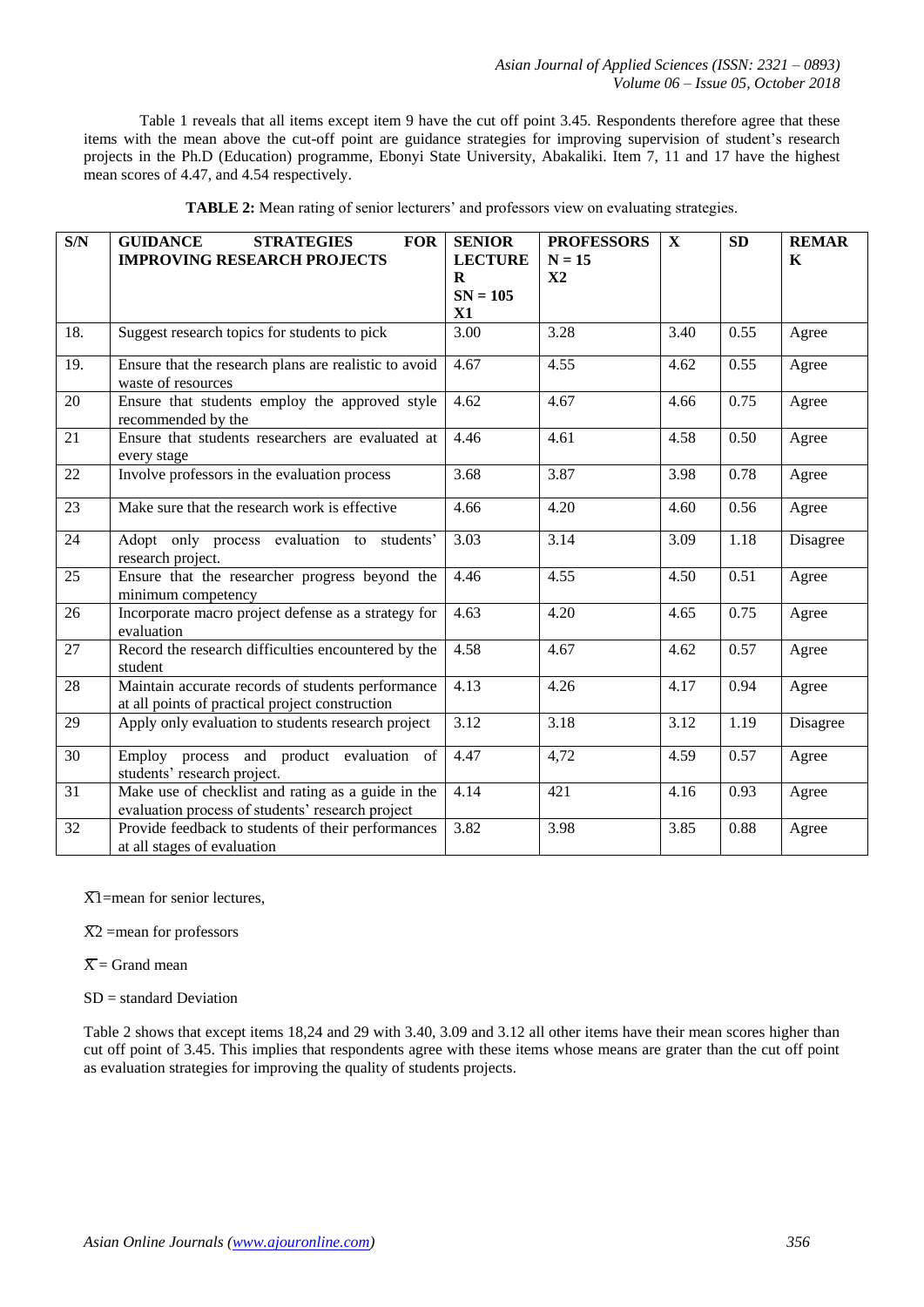#### **Hypothesis I**

There is no significant difference in the mean responses of senior lecturers and professors on the improvement strategies for students research dissertations in the Ph.D Education programme.

| Table 3: T-test summary of senior lecturers and professors on the improvement strategies for students research |                |  |  |
|----------------------------------------------------------------------------------------------------------------|----------------|--|--|
|                                                                                                                | dissertations. |  |  |

| <b>Respondents</b> | n   | $\mathbf x$ | Sd   | DF | t-Cal | t-crit | <b>Decision</b> |
|--------------------|-----|-------------|------|----|-------|--------|-----------------|
|                    |     |             |      |    |       |        |                 |
| Professors         | 15  | 2.75        | 1.08 |    | 1.73  | 1.96   | Not significant |
|                    |     |             |      |    |       |        |                 |
| Senior Lecturers   | 105 | 2.53        | 0.69 | 64 |       |        |                 |
|                    |     |             |      |    |       |        |                 |

The result in table 3 shows that the calculated t-value of 1.73 is less than the t-critical value of 1.96 at 0.05 level of significance. In other words, the null hypothesis HO, is accepted. There is no significant difference between the mean response of senior lecturers and professors on the improvement strategies for students' research dissertations.

# **7. FINDINGS**

The major findings of this study are:

- a. Guiding the students to employ the approved style recommended by the institution.
- b. Counseling the students to make adequate plans for conducting research projects so as to minimize waste of time and resources.
- c. Guiding the students to avoid the use of technical jargons and unnecessary generalization
- d. Research topics should not be suggested for the students to pick.
- e. Interacting with students to discover their talents, capabilities and areas of difficulty.
- f. Ensuring that students research work are evaluated at every stage.
- g. Employ process and product evaluation to students research projects.
- h. Providing feedback to students of their performance at all stages of evaluation.

Result of the Hypothesis testing in the study indicated that there is no significant difference in the mean response of senior lecturers who teach Ph.D students and professors on improvement strategies for supervision of students' dissertation project in PhD education programme, Ebonyi State University, Abakaliki.

#### **8. DISCUSSION**

The result of this investigation showed that professors are involved in the supervision and evaluation process. They guard the students to avoid very lengthy sentences, technical jargons and unnecessary generalization. The finding revealed that the lecturers and the professors counsel the students to make plans for conducting practical research projects so as to minimize waste of time and resources and that research topics should not be suggested for the students to pick. These findings are in agreement with (Harrison)8, dissertation that teaching and learning s such as practical projects could be enhanced through guidance. Guiding students to place accurate citations and referencing will offer opportunities for students to improve their competencies towards the attainment of the aims and objectives of thesis writing. Surely, the goal of supervision for arousing the creative and productive talents of students could be attained (Sule)14 and (Kyle)11 added that guidance strategies will enable students to be courageous in their abilities. Peters and Farewell in (Ipayel)10 also affirmed that through guidance techniques, students would be assisted to make plans and preparation for the purpose of accomplishing any educational tasks such as selection of proper tools/materials for practical projects. The study by (Harris and Smith)8 reveals that quite a number of students dislike the idea of supervisions recommending project topic. One of such students boldly pointed out that this makes him completely lose interest in the project work.

Findings of the study on evaluation strategies for improving students' research projects include adoption of process and product evaluation on students' project; providing feedback to students of their performances at all stages in the course of carrying out the project; maintaining accurate records of students' performances and involving professors in the evaluation process. All these finding are also supported by assertions of many authors. (Okoro)13 observed that a more accurate evaluation of practical projects is made by combining process and product evaluation. Whereas process evaluation is conducted spasmodically while project work is being undertaken, product evaluation on the other hand is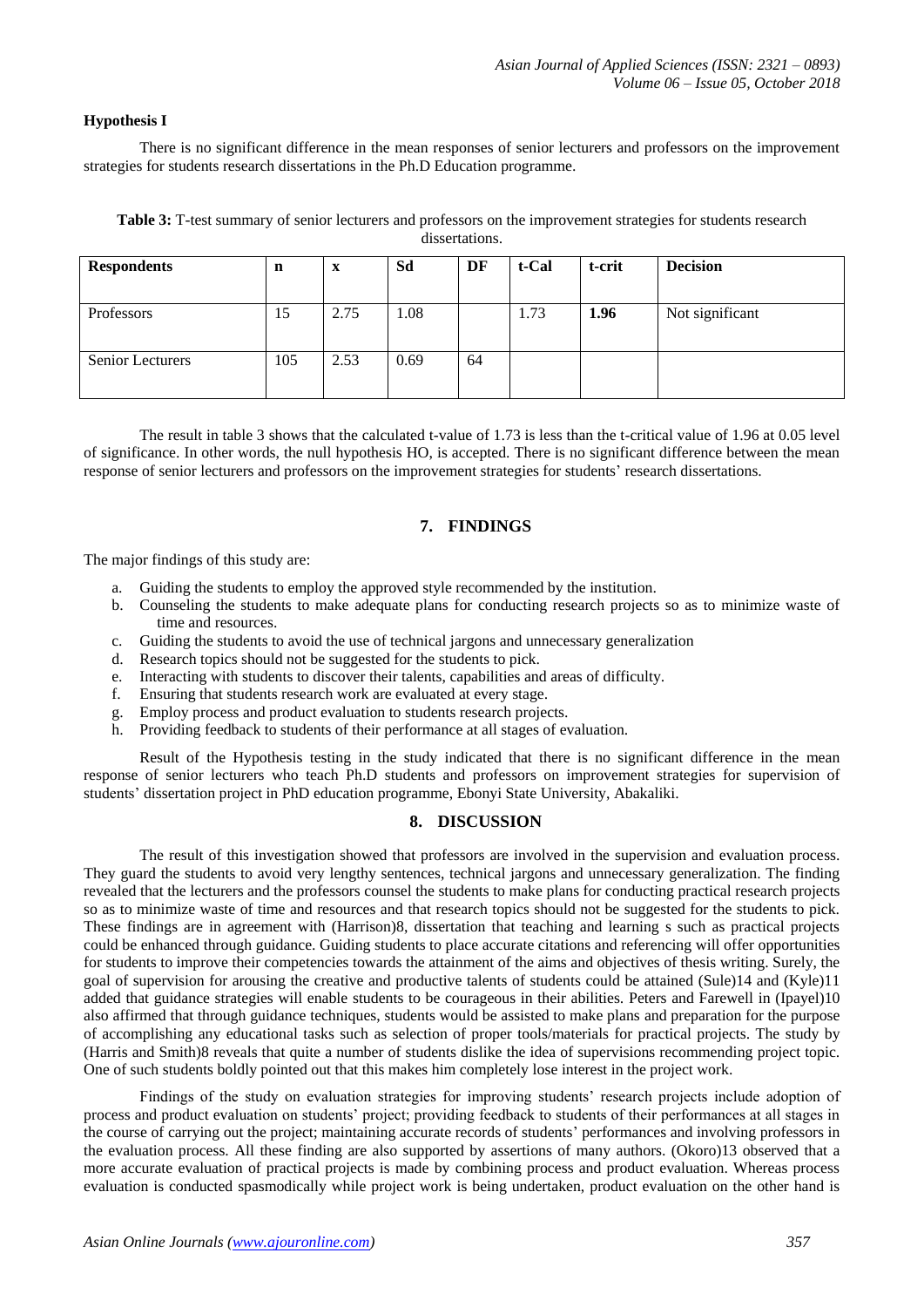carried out on the completed students' projects. Therefore, application of both methods would be an improvement strategy for supervision of students' practical projects. It also means clarification of areas of students' shortcomings and the determination of the degree to which the students acquired the expected practical skills (Ogwo and Oranu)12. Providing feedback to students of their performance is also in conformity with the views of (Child)5 who ascertains that this is the base upon which motivation principles are established. Students' enthusiasms are therefore augmented whenever feedback is used as an evaluation strategy. Maintenance of accurate records of students' performances is in agreement with the views of (Garb)7. He indicated that the evaluation role of the supervisor is that of obtaining evidence about students' progress and performances. This carried out through a systematic procedure. (Dynan and Kepa)6 and (Allison and Benson)1 also justified the findings of the study on involvement of professors in the evaluation process. Uniformity of students' scores in practical projects could be attained by involving professors as second assessors. The non-significance in the mean response of senior lecturers who teach the PhD students and professors might be on the ground that use the same improper technique.

## **9. RECOMMENDATIONS**

The following recommendations were made based on the finding of the study.

- 1. Supervisors of research projects should interact properly with the students. This is for the purpose of helping the students to discover their talents and potentialities.
- 2. The department should design a format which would be used in all areas of specialization for process and product evaluation of students' research projects.
- 3. Students should be allowed to pick their project topics. This would offer an opportunity for the students to justify their work.

## **10. CONCLUSION**

The purpose of this study was to determine the improvement strategies for students' research projects in the Ph.D (Education) programme of the Ebonyi State University Abakaliki. The study has revealed that research projects could be enhanced through effective guidance and evaluation of students' work. The guidance element includes interaction with the students to discover their talents and capabilities in carrying out the projects, counseling them to make adequate plans so as to minimize waste of time and resources as well as permitting the students to choose project topics by themselves. The evaluation components of the supervision comprises the use of process and product evaluation techniques to students' practical projects; providing feedback to students of their performances at every stage of the project and finally maintaining accurate records of students' performances at all stages of the project construction. These would no doubt go a long way in facilitating the attainment of the objectives of practical projects for the Ph.D (Education) programme.

## **11. REFERENCES**

1.Allison, J & Benson, FA. (2003), Undergraduate project and their assessment. In proceedings 130r 8, 402 – 419.

- 2.Audu, S.Q.S: Bukar B, (2000). Research supervision and students' research projects in polytechnics in Nigerian. Journal of the National Science and technology forum, 1, 1, 40 -45.
- 3.Bukar, B, (2004). Development of 'an instrument for evaluating practical projects in electronics. Unpublished masters' dissertation submitted to University of Nigeria, Nsukka.
- 4.Bukar, B. (2000). Performance evaluation and students' research projects in technical education. Journal of the National Science 3nd Technology Forum 1, 7,46-50.
- 5.Child, D. (2007). Psychology and the teacher. London: Holt, Rinehart and Winston.
- 6.Dynan, M.B.C and Kempa,. R.F, (2007). Teacher based assessment of practical work in sixth forum physics. Physics education 12, 6, 364 - 369.
- 7.Garba, L.N. (2005). Evaluating students' practical projects in Technology education. Spectrum Journal of Kaduna polytechnic 2,132,10 -12.
- 8.Harris, D, & Smith, B, (2003). Undergraduate project work. Assessment and evaluation in Higher Education 8,3,246- 261.
- 9.Ikeoji, E,N. (2001). Towards an effective psychomotor evaluation in vocational education in secondary schools Nigerian vocational Journal wi, 230-239
- 10.Ipaye, T, (2006). Educational and vocational guidance: concepts and approach in T, Ipaye (Ed) Educational; Guidance. Ife: University of Ife press Ltd.